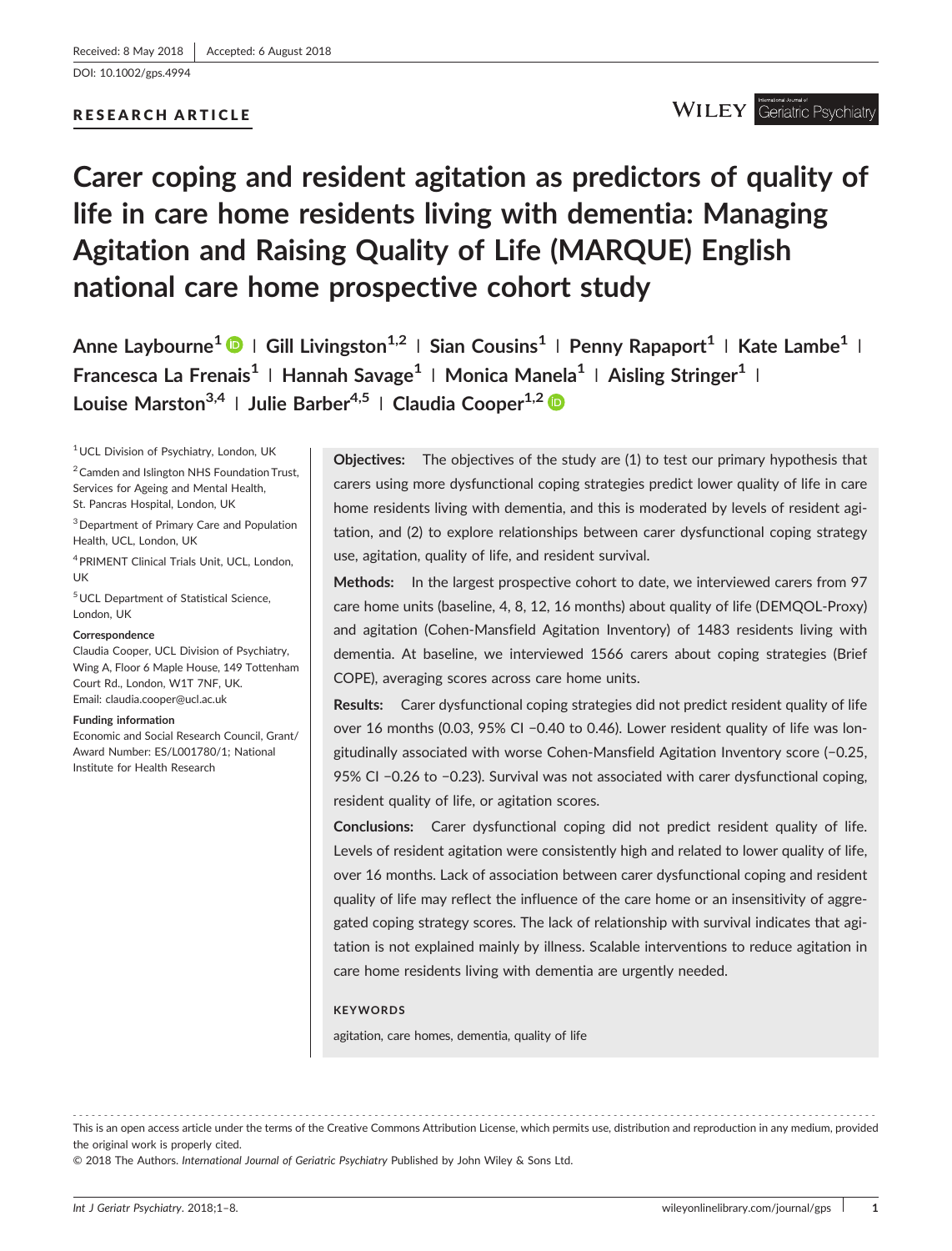## **1** | **INTRODUCTION**

A third of people living with dementia experience symptoms of agitation, such as restlessness, pacing, shouting, and verbal or physical aggression<sup>1</sup> These are more common in people living with moderate and severe compared to mild dementia.<sup>2</sup> People living with dementia who are agitated are more likely to move to a care home, and family carer burnout can mediate this relationship.<sup>3</sup> Fewer than half of nursing home residents report good quality of life, $4$  but there is a dearth of robust research about what enables or interferes with living well with dementia, or cost-effective ways to maintain and improve quality of life in this setting.<sup>5,6</sup> Reflecting the difficulties experienced by family carers precipitating care home admission, within the care home, carers also report difficulties caring for people with agitation.<sup>3</sup> In this article, "carer" means an employed member of a care home team.

Agitation may be 1 determinant of poorer quality of life for people living with dementia in care homes,<sup>2</sup> because symptoms can make delivering care very challenging.<sup>3</sup> This association is likely to be driven by impairments in the abilities of care home residents with dementia to communicate and the needs that they have which are unmet, as well as dementia-related neurodegenerative changes.<sup>7</sup> The Needs-Driven, Dementia‐Compromised Behaviour theory posits that in dementia, problem behaviours arise from unmet needs or goals, including emotional (communication, comfort, physical contact), recreational (stimulation, including touch, music; enjoyable activities), or physical needs (eg, pain relief, thirst, hunger).<sup>8</sup> People living with dementia may not know or be able to communicate their wishes. When carers are unavailable, unaware, or inadequately skilled in communicating, a lack of understanding or attendance to these individual needs may increase agitation.

Carers are likely to cope with the stress of caring for people living with dementia in different ways, with differing impacts on residents. In family carers of people living with dementia at home, dysfunctional coping such as avoidance, behavioural disengagement, or venting<sup>9</sup> was found to mediate the relationship between their reported burden and use of potentially abusive behaviours. $^{10}$  We therefore hypothesised that carers' dysfunctional coping strategies may similarly impact upon quality of life of residents. We expected a stronger relationship among residents who experienced more symptoms of agitation as they would require carers to use more coping strategies and thus be more vulnerable to dysfunctional strategies.

We previously reported cross-sectional, baseline data from the Managing Agitation and Raising Quality of Life (MARQUE) research programme's naturalistic cohort study where agitation was associated with poorer quality of life in care home residents living with dementia in England. $2$  Currently, we report the longitudinal findings from this 16‐month cohort study. Our primary hypothesis was that carers using more dysfunctional coping strategies predicted lower resident quality of life, moderated by levels of resident agitation. To consider an alternative model that agitation is mainly or wholly explained by greater physical and cognitive illness severity, we tested our hypothesis that higher levels of agitation predicts decreased survival.

#### **Key points**

- A third of people living with dementia experience symptoms of agitation, such as restlessness, pacing, shouting, and verbal or physical aggression, which is associated with poorer quality of life in care home residents living with dementia in England.
- Carer dysfunctional coping strategies may negatively impact upon quality of life of residents, perhaps most prominently among residents experiencing more symptoms of agitation as they would require carers to use more coping strategies and thus be more vulnerable to dysfunctional strategies.
- Based on study results, lower resident quality of life was longitudinally associated with greater agitation and carers' dysfunctional coping strategies did not predict quality of life over 16 months.
- Scalable interventions to reduce agitation in care home residents living with dementia are urgently needed.

#### **2** | **METHODS**

Ethical approval was received from the National Research Ethics Committee London‐Harrow 14/LO/0034 (06/03/14).

#### **2.1** | **Setting and sampling**

Care homes across England were recruited through third sector partners, NHS trusts and clinicians, Care England, the NIHR Clinical Research Network, and the Enabling Research in Care Homes network. To ensure external validity and generalisability, our sampling frame comprised each provider type (voluntary, state, and private) and care provision (nursing, residential). We defined care home clusters as units within care homes with distinct care teams, managers, and activity schedules. If carers in units cross-covered each other, we defined this as 1 cluster. The use of the term "cluster" in this study denotes a care home unit and is the unit of analysis.

#### **2.2** | **Procedure**

Care home managers agreed to the unit or home taking part in the study. Managers identified residents with a known clinical diagnosis of dementia using care home records. For all residents without a known dementia diagnosis, the Noticeable Problems Checklist  $(NPC)^{11}$  was completed by a member of the care team. This is a 6‐item validated questionnaire covering memory, basic self‐care, orientation, naming familiar people, and ability to follow conversations. Eligible participants were all residents with an existing dementia diagnosis or NPC score >2.

Carers asked eligible residents judged to have capacity to consent to the study if researchers could approach them. Willing residents were approached by research assistants who assessed their decisional capacity and, if appropriate, followed informed consent procedures to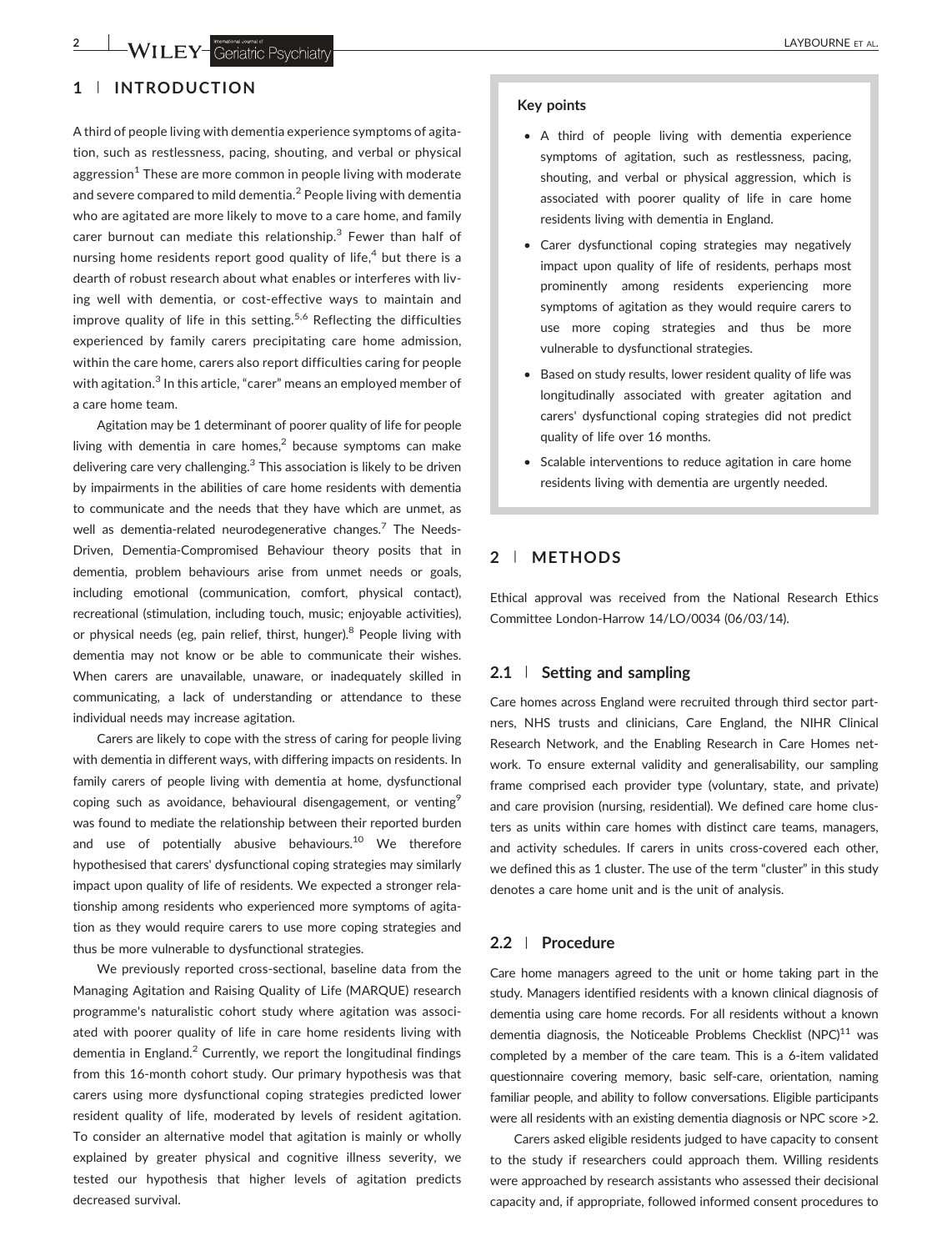invite residents to consent into the study. With all other residents, the care home contacted the next of kin, asking if researchers could contact them. As per the Mental Capacity Act (2005), the next of kin was invited to act as a personal consultee to make a decision about research participation on behalf of the resident. If there was no appropriate personal consultee, a professional consultee was sought.

Individuals named as next of kin agreeable to research contact were asked to consent to providing personal demographic information and information about how frequently they visit the resident. They were invited to complete a proxy measure of resident quality of life.

Care home managers also provided a staff list, and permanent carers providing hands‐on care were invited to complete measures about coping, burnout, and care practices. Bank carers were eligible to participate if they exclusively worked in that care home or cluster. All carers gave written informed consent.

Care home managers identified appropriate members of the care team to complete proxy measures about consented residents' dementia severity, agitation, and quality of life.

All participants were recruited between 13 January 2014 and 12 November 2015.

#### **2.3** | **Measures**

Trained research assistants interviewed carers and residents at the care home. At baseline, researchers met with relatives at their preferred venue, usually the care home, their own home, or the research office. Interviews were carried out at baseline, 4, 8, 12, and 16 months, except for carer self-report measures and care home-level measures, which were captured at baseline only. Relatives completed follow‐up measures with a research assistant via telephone or face to face.

#### **2.3.1** <sup>|</sup> **Care home‐level measures**

We recorded information about whether the care home provided personal care, nursing care, or both, and whether it was dementia-registered or a dementia specialist home.

#### **2.3.2** <sup>|</sup> **Resident measures**

We recorded demographic details and information about the use of prescribed medications over the previous 28 days. The following measures were administered:

- 1. Quality of life: The DEMQOL and DEMQOL‐Proxy are responsive, valid, and reliable measures of quality of life in people living with dementia. The DEMQOL‐Proxy is a 31‐item interviewer‐ administered questionnaire answered by a professional or family carer. The score range is 31 to 124. The people with dementia who were able to were asked to complete the DEMQOL, a 28‐item interviewer‐administered questionnaire. Scoring range for this instrument is 28 to 121. As the DEMQOL has fewer questions than the DEMQOL‐Proxy, the totals are not directly comparable.12,13 Higher scores indicate better quality of life.
- 2. Agitation: Agitation was measured using the Cohen‐Mansfield Agitation Inventory (CMAI), a 29‐item questionnaire with construct validity and interrater and test-retest reliability to measure agitation in people with dementia in care homes.<sup>14,15</sup> The CMAI is

an informant questionnaire, and each item scores from 1 to 7, with 1 meaning "never" and 7 "several times per hour." The score sums individual items and ranges from 29 to 203. A score of >45 is usually regarded as clinically significant agitation.<sup>16</sup>

3. Dementia severity: Staff gave information so the researcher could rate the severity of dementia using the Clinical Dementia Rating. This is a reliable and valid instrument for rating severity of demen $tia.<sup>17</sup>$  It is used to rate performance in memory, orientation, judgment and problem solving, community affairs, home and hobbies, and personal care, and this information was used to classify dementia severity into very mild, mild, moderate, or severe. An adaptation of the Clinical Dementia Rating was used; research assistants did not undergo the Washington University online training. However, they followed the structured grid during the interview.

#### **2.3.3** <sup>|</sup> **Staff self‐reported measures**

Staff measures were at baseline only. All consenting carers completed the Brief Coping Orientations to Problems Experienced (Brief COPE) measure. This is a multidimensional coping inventory widely used to assess the different ways in which people manage in response to stress.<sup>18</sup> Coping styles appear to be fairly constant over time.<sup>19</sup> It is a self-report questionnaire,<sup>9</sup> and participants score each strategy from 1 (not doing it at all) to 4 (doing it a lot). These have been grouped into 3 larger subscales that show adequate psychometric properties in dementia family carers<sup>19</sup>: problem-focussed (active coping, instrumental support and planning), emotion‐focussed (acceptance, emotional support, humour, positive reframing, and religion), and dysfunctional coping (behavioural disengagement, denial, self‐distraction, self‐blame, substance use, and venting). Mean values per care home cluster were calculated.

#### **2.3.4** <sup>|</sup> **Family carer measures**

We recorded family carers' demographics and asked them to complete a proxy measure of quality of life (DEMQOL-Proxy<sup>13</sup>) and tell us how often they visited the person with dementia.

#### **3** | **ANALYSIS**

Data were analysed using Stata version 14. Mixed effects linear regression models were used to examine the relationship between quality of life scores over 16 months and baseline dysfunctional coping level within the care home cluster. Three level models were used to allow for the repeated measurements over time and clustering by care home cluster. Interaction terms were included in the models to consider differential effects by CMAI agitation score. Models were initially unadjusted. Fully adjusted models included time, sex, age, dementia severity, marital status, and visits by the main family carer. Assumptions of fitted models were investigated. Because of the severely skewed distribution of CMAI scores, all models were refitted using a dichotomous measurement representing CMAI caseness (CMAI case defined using cutoff score >45). Models were also refitted using the family carer proxy-rated DEMQOL score in place of carer proxy-rated score.

Associations between time to death and coping, agitation, and quality of life were analysed using Cox proportional hazards models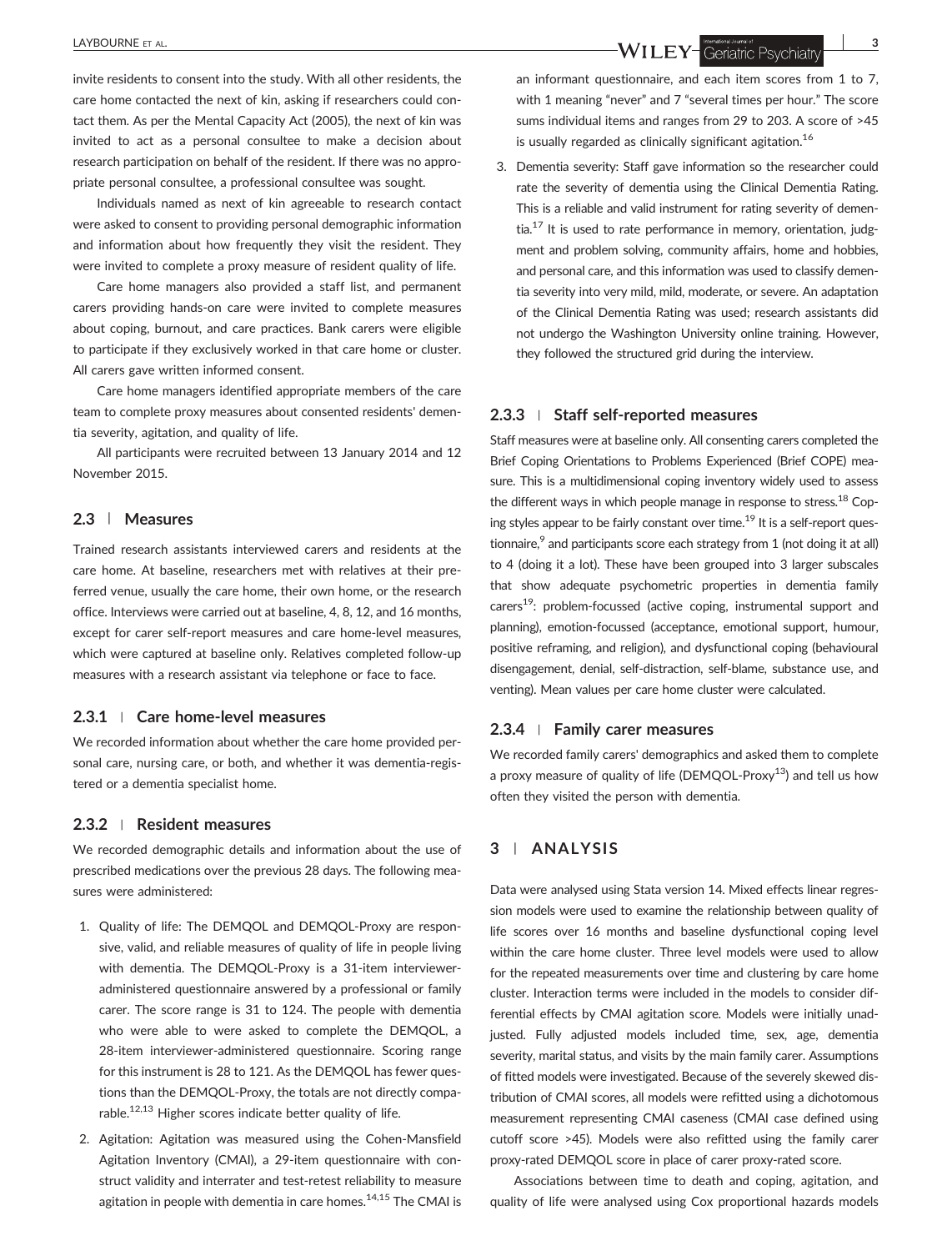**4 WILEY** Geriatric Psychiatry **Construction Construction Construction LAYBOURNE** ET AL.

with shared frailties to account for clustering by care home cluster. Unadjusted and adjusted models were fitted. Adjustments were made for resident age, sex, dementia severity, antipsychotic use, marital status, number of times a month the family carer visited the resident, and the number of British National Formulary subchapters the residents' prescribed medication encompassed (representing a measure of resident's physical comorbidity (19)).

#### **3.1** | **Sample size justification**

In a previous trial, the correlation between dysfunctional coping in family carers and the quality of life of the person with dementia was −0.31.20 To detect this magnitude of correlation with 90% power and

5% significance requires 105 people living with dementia.<sup>21</sup> Adjusting for clustering by care team (estimated average team size: 40 people living with dementia, intracluster correlation  $(0.075)$ ,<sup>22</sup> impact of confounding (variance inflation factor =  $2$ ),<sup>23</sup> and an expected average 2.5 repeated measurements/person (based on 30% dropout/year) and correlation between repeated quality of life measurements of 0.75 (from START trial data (20)) required a total sample size of 700. This number was inflated to 2800 to allow investigation of the interaction between coping strategy and high and low agitation groups.

During the study, it became apparent that the average cluster size would be less than 40. With a smaller cluster size and more clusters, fewer people living with dementia are required to maintain power at 90%. Recalculations indicate that with 15 per cluster, the overall



\*Unwell includes those hospitalised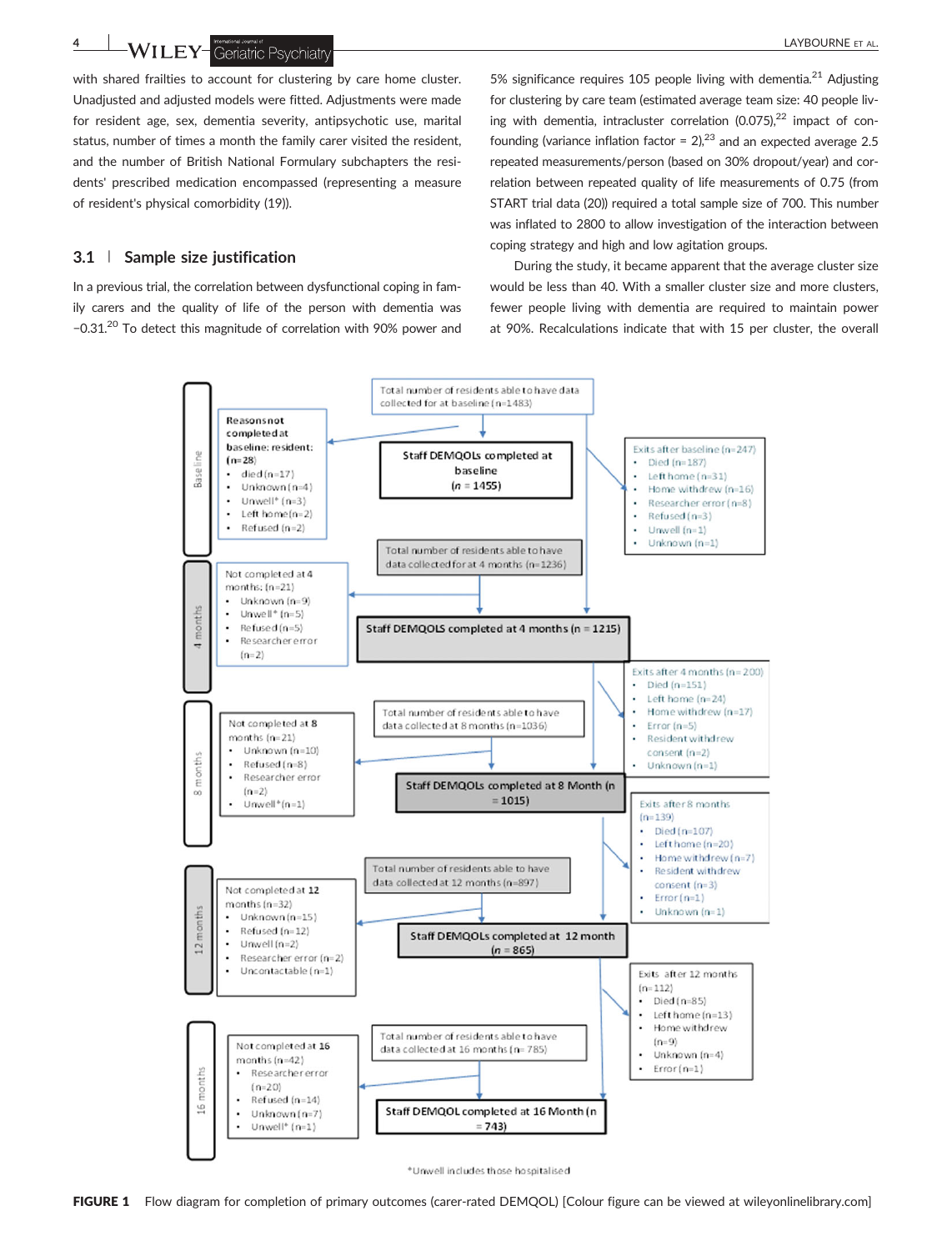target would be 1466 people living with dementia (requiring 97 clusters). This was achieved in the study, and extra power gained by an increase in the number of repeated measures per resident (3.6 rather than 2.5 originally anticipated).

#### **4** | **RESULTS**

#### **4.1** | **Recruitment and retention**

We contacted 114 care homes, and 75% (n = 86) agreed to participate. Seven homes were subdivided into >1 cluster, totalling 18 clusters. The sample at baseline, therefore, was 97 clusters. Of these, 39 provided personal care, 13 nursing care, and 45 nursing and personal care. There were 86 care home units registered as providing dementia care, and 42 as providing dementia‐specialist care.

The total number of eligible care home residents was 3035 (86.2%); of these, 2825 (93.1%) were approached by researchers (directly or through a proxy); 1489 (52.7%) consented to participation. The common reasons for nonparticipation were refusal (27.3%) and the care team being unable to contact the family consultee to ask permission for researchers to contact them (17.6%). Three hundred (20.1%) had capacity to consent to the study at baseline, and we used consultees for the remainder; 1281 (86.0%) had a pre‐existing clinical diagnosis of dementia, and the remainder scored >2 on the NPC. There were 6 consented residents who died before data were collected, so analyses at baseline are based on 1483. The number of recruited residents per cluster ranged from 2 to 55 (median 14). One thousand eighty‐one (86.0%) of consenting residents had an identified family member who agreed to participate. One thousand five hundred sixty-six carers completed the measure of coping. Numbers of carers per cluster ranged from 3 to 54 (median 15).

Our flow diagram (Figure 1) shows resident recruitment to and retention in the study. Median follow-up time was 1.34 years (interquartile range (IQR): 0.68 to 1.44). Four care homes withdrew from the study after baseline; in 2 cases, this was because the home closed; 1 unit withdrew because the study was perceived as too time consuming and 1 unit did not give a reason.

#### **4.2** | **Sample description**

The majority of participants were female, widowed, and 71% were living with moderate to severe dementia (Table 1). They took a median of 7 medications, and had a mean age of 85 years. They received a median of 6 visits a month from the family carer who completed their DEMQOL‐Proxy. At baseline, the median (IQR) for paid carer dysfunctional coping scores was 16 (13 to 20;  $N = 1566$ ). Aggregated at care home level, the median score was 17 (IQR 16 to 18; N = 97). Agitation and quality of life scores remained fairly stable and changed little over time (Table 2).

#### **4.3** | **Relationship of dysfunctional coping and CMAI scores to quality of life**

Contrary to our hypothesis, there was no evidence of an association between resident quality of life over 16 months and carer baseline dysfunctional coping scores (0.06, 95% CI −0.39 to 0.52; N = 1457) or even after adjusting for sex, age, dementia severity, marital status, and visits by the main family carer (0.03, 95% CI −0.40 to 0.46; N = 1174). Carer proxy-rated DEMQOL scores over 16 months were associated with CMAI scores over 16 months, indicating lower quality of life scores for those with worse agitation. This association was evident in unadjusted analyses (coefficient −0.25, 95% confidence interval (CI) −0.27 to −0.23; N = 1450) and in the fully adjusted model that included

TABLE 1 Characteristics, dementia severity, agitation scores, quality of life, medication, and antipsychotic use of participating residents at baseline

| Variable                                | $\mathsf{N}$ | Frequency (%) Unless Stated Otherwise |
|-----------------------------------------|--------------|---------------------------------------|
| Female                                  | 1483         | 1026 (69%)                            |
| Age                                     | 1437         | Mean (SD): 85 (9)                     |
| Family visits from main carer per month | 1243         | Median (IQR): 6 (3, 13)               |
| Marital status                          | 1424         |                                       |
| Married/common law                      |              | 345 (24%)                             |
| Single, separated, divorced             |              | 287 (20%)                             |
| Widowed                                 |              | 792 (56%)                             |
| Dementia severity                       | 1458         |                                       |
| Mild or very mild                       |              | 427 (29%)                             |
| Moderate                                |              | 482 (33%)                             |
| Severe                                  |              | 549 (38%)                             |
| Number of medications taken             | 1483         | Median (IQR): 7 (5, 10)               |
| Antipsychotic use                       | 1483         | 248 (17%)                             |
| <b>CMAI</b>                             | 1424         | Median (IQR): 41 (33, 55)             |
| CMAI > 45                               | 1424         | 569 (40%)                             |
| DEMQOL staff proxy                      | 1455         | Median (IQR): 104 (95, 110)           |
| DEMQOL family carer proxy               | 1054         | Median (IQR): 101 (90, 109)           |

Abbreviations: SD, standard deviation; IQR, interquartile range.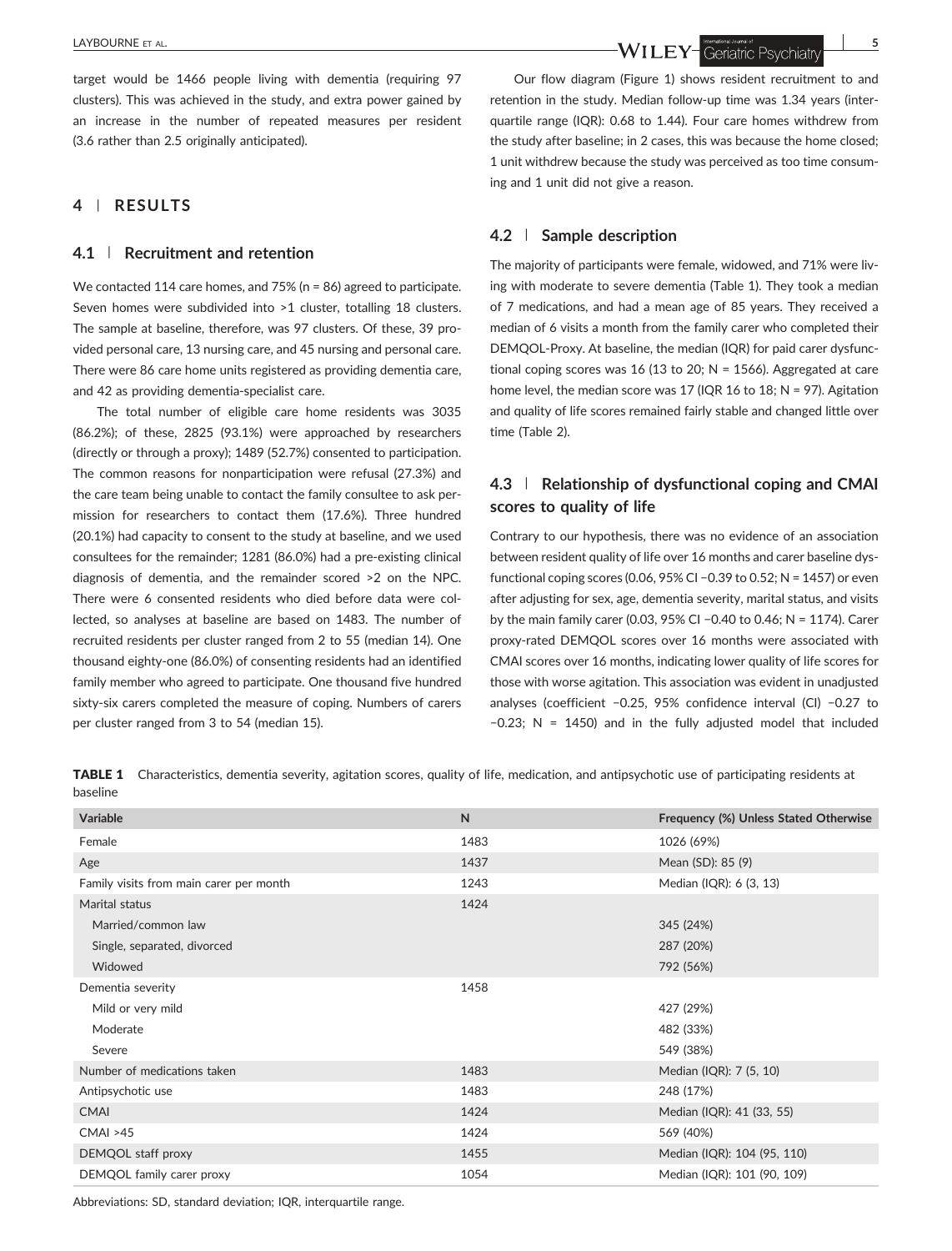**6 LAYBOURNE** ET AL.

#### TABLE 2 CMAI and DEMQOL scores over time

|                               | Median (IQR) Unless Stated Otherwise |                                                                                                                 |                       |                      |                     |
|-------------------------------|--------------------------------------|-----------------------------------------------------------------------------------------------------------------|-----------------------|----------------------|---------------------|
|                               | <b>Baseline</b>                      | 4 months                                                                                                        | 8 months              | 12 months            | 16 months           |
| <b>CMAI</b>                   | 41 (33, 55) N = $1424$               | $39(32, 54) N = 1201$                                                                                           | 40 (32, 53) N = $999$ | $39(32, 55)$ N = 851 | 39 (31, 52) N = 737 |
| CMAI $>45$ : frequency $(\%)$ | 569 (40%) N = $1424$                 | 460 (38%) N = $1201$                                                                                            | $367 (37%) N = 999$   | $320(38%) N = 851$   | $260(35%) N = 737$  |
| DEMQOL staff proxy            |                                      | 104 (95, 110) N = 1455 105 (94, 111) N = 1215 106 (97, 111) N = 1015 106 (98, 111) N = 865 106 (99, 11) N = 743 |                       |                      |                     |
| DEMQOL family carer<br>proxy  |                                      | 101 (90, 109) N = 1054 103 (92, 109) N = 699 103 (93, 1009) N = 536 102 (94, 109) N = 414 104 (93, 109) N = 318 |                       |                      |                     |

Abbreviation: IQR, interquartile range.

dysfunctional coping strategy use and the other potential confounders (−0.25, 95% CI −0.26 to −0.23; N = 1174). Dysfunctional coping was not a significant predictor in this model. The model extended to include an agitation (CMAI) by dysfunctional coping interaction term showed no evidence that the relationship between quality of life score over 16 months and coping was changed by level of agitation (*P* = 0.147). Alternative models where CMAI caseness was used in place of CMAI score gave similar conclusions (CMAI case cutoff >45 score). Cohen‐ Mansfield Agitation Inventory caseness over 16 months was associated with lower quality of life scores over 16 months (adjusted difference in means −6.96, 95% CI −7.70, −6.23; N = 1174), but there was no evidence of an interaction with dysfunctional coping (*P* = 0.269). In models that used family carer proxy‐rated DEMQOL score in place of carer proxy‐rated score, results were again very similar: CMAI score predicted quality of life over 16 months in a fully adjusted model (-0.06, 95% CI −0.08 to −0.03; N = 994), and dysfunctional coping use score did not (0.35, 95% CI −0.16 to 0.85; N = 994).

#### **4.4** | **Predictors of survival**

Five hundred eight of 1470 participants died during the study period; median time to death was 7.4 months (interquartile range 4.2 to 11.6). In models adjusted for age, sex, dementia severity, number of

| <b>TABLE 3</b> |  | Fully adjusted ( $N = 1146$ ) survival models |  |  |  |  |
|----------------|--|-----------------------------------------------|--|--|--|--|
|----------------|--|-----------------------------------------------|--|--|--|--|

|                                         | Hazard<br>Ratio | 95% Confidence<br>Interval |
|-----------------------------------------|-----------------|----------------------------|
| Baseline CMAI 46+                       | 0.800           | 0.635, 1.007               |
| Baseline staff proxy DEMQOL             | 0.999           | 0.990, 1.009               |
| Baseline dysfunctional coping           | 1.003           | 0.936, 1.076               |
| Resident age                            | 1.056           | 1.040, 1.072               |
| Sex                                     |                 |                            |
| Male                                    | Ref.            |                            |
| Female                                  | 0.636           | 0.502, 0.806               |
| Dementia severity                       |                 |                            |
| Mild                                    | 0.500           | 0.377, 0.663               |
| Moderate                                | 0.656           | 0.516, 0.834               |
| Severe                                  | Ref.            |                            |
| Number of medications taken             | 1.009           | 0.980, 1.039               |
| Antipsychotic use                       | 0.998           | 0.747, 1.333               |
| Marital status                          |                 |                            |
| Married/common law                      | Ref.            |                            |
| Single, separated, divorced             | 1.262           | 0.889, 1.791               |
| Widowed                                 | 1.014           | 0.756, 1.361               |
| Family visits from main carer per month | 1.011           | 0.999, 1.023               |

medications, and whether taking antipsychotics ( $N = 1146$ ) including CMAI caseness (score of 46+), neither CMAI caseness hazard ratio (HR 0.80, 95% CI 0.64‐1.01), baseline staff proxy DEMQOL score (HR 1.00, 1.00 to 1.01), nor baseline dysfunctional coping score (HR 1.00, 0.94 to 1.08) were significant predictors of survival (Table 3). When we repeated analyses using CMAI score instead of caseness, results were very similar. As expected, those living with mild or moderate dementia, younger residents, and women survived longer. Taking antipsychotic medication or number of medication classes were not significant predictors of survival.

#### **5** | **DISCUSSION**

In this well‐powered, naturalistic care home study, the largest to date, we did not demonstrate our primary hypothesis that greater use of dysfunctional coping strategies by carers would predict lower resident quality of life or greater levels of agitation. Levels of agitation and quality of life of residents living with dementia, rated by paid carers, remained fairly constant over the 16‐month follow‐up period. Higher levels of resident agitation predicted lower quality of life. These longitudinal findings build on those reporting this association in cross-sectional data.<sup>2</sup> We hypothesised that higher levels of agitation would predict survival, but this was not supported by these data.

We hypothesised that being cared for by carers who use dysfunctional care strategies would lower resident quality of life, in particular, among residents who had symptoms of agitation when they were first recruited and therefore require more carer coping. Although it seems logical that caring practices will impact on quality of life, we did not demonstrate our hypothesis. Carers cope with caring challenges within a set of multilevel systems that determine how care is delivered and therefore residents experience life. For homes that are part of a bigger chain, there is a wider macro system of the provider organisation; for all homes, there is a meso system of the care home and a microsystem of a shift or team influences. While most care homes intend to deliver person-centred care, in reality, care work is often task-focussed and stressful<sup>24</sup> with a discrepancy between how people would like to care and the reality of what they feel able to achieve.<sup>25</sup> Home policies can limit the individual coping strategies that are permissible within that system. There may be linguistic barriers too.<sup>26</sup>

Availability and accessibility of pleasant, meaningful activities for residents with dementia may be important in preventing agitation, and we did not measure the activities individual residents engaged in. We reported from MARQUE baseline analyses that the overall environment, good staffing levels, and overall time spent in activities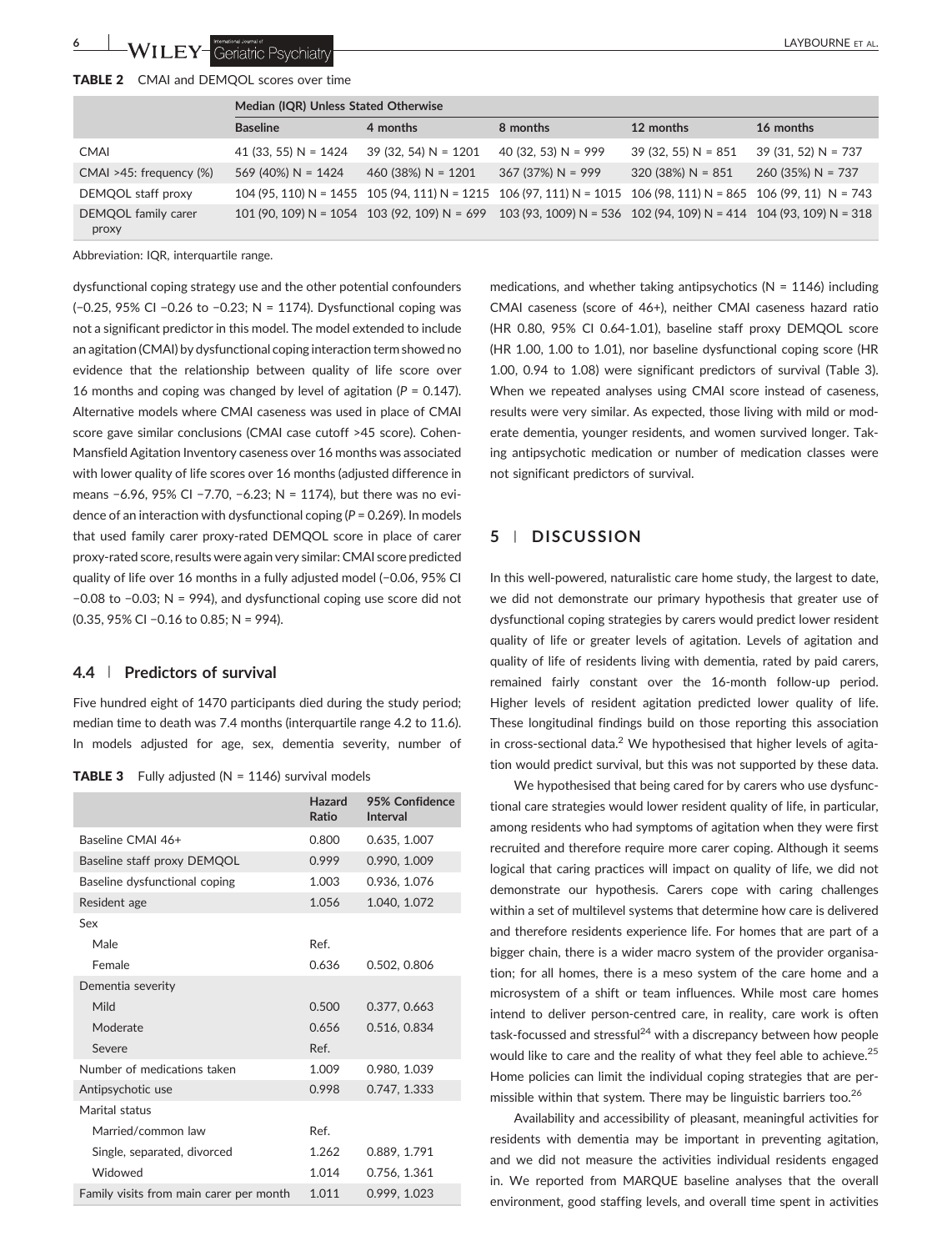EXTROURNE ET AL. **1999 - PERSONAL PROPERTY AND RESOURCE AT A CONSUMING A PROPERTY AND RELATED AT A CONSUMING A PROPERTY AND RELATED AT A LARGE THREE PSYCHIAL PROPERTY AND RELATED AT A LARGE THREE PSYCHIAL PROPERTY AND RELA** 

in a particular home were not associated with agitation or quality of life.<sup>2</sup> We did not measure carer burden, and we do not know whether paid carers who reported using dysfunctional coping strategies were talking about this in reaction to the stresses of caring, to organisational issues (such as poor pay or conditions), or to other life stresses.

An alternative explanation for not demonstrating our primary hypothesis is that the coping strategies carers reported in the Brief COPE did not sufficiently capture the interpersonal dynamics between residents and carers when someone became agitated. While the Brief COPE is a valid measure of general coping style, our study design could not capture how a carer's prevailing style of coping was influenced and modified by different caring situations and care recipients. Future research may benefit from integrating more in‐depth observational measures that capture this. A further explanation could be that carers may be reluctant to report dysfunctional coping, or may not carry out care in line with their self-perceived care practices in an environment which they do not control. The Brief COPE has been validated and used widely with family carers of people with dementia<sup>19</sup> but less so with paid carers, although it has been used across a range of populations including nurses. $27$  It is possible that residents or their families who refused participation or who could not be contacted were more agitated or had more severe dementia. We approached carers while they were at work and providing care, so perhaps those who struggled to cope were more likely to refuse.

In adjusted models, neither agitation nor quality of life predicted survival. This may be because those who are less agitated enter care homes at a later stage of dementia and an older age and thus survived less long. This would also explain our findings that neither antipsychotics nor number of medication classes predicted survival once age, sex, and dementia stage were known. The lack of relationship with survival indicates that agitation is not mainly explained by illness.

The lack of a link between quality of life and agitation and home environment, carer coping, physical illness, or survival may indicate that agitation is complex and an end point with complex aetiologies. The Needs‐Based Dementia‐Compromised Behaviour model will not be the only story; there is increasing evidence that symptoms such as agitation are caused by structural deficits in neural networks. A recent synthetic review suggests structural and functional deficits in brain regions associated with emotional regulation and salience.<sup>28</sup> Agitation may therefore arise from a reduced capacity to regulate emotional responses and/or attentional resources, and possibly reduced problem‐solving ability. It could be that fear or anxiety or misunderstanding others' actions drives agitation, and future work should consider multiple theoretical perspectives.

We provide here the most comprehensive social evidence to date of a longitudinal link between agitation and quality of life for care home residents living with dementia. Residents' significant levels of agitation did not reduce over time. This may be because although they became more familiar with the care home, they also have a more severe level of dementia. It is unsurprising that living with agitation for periods of months and years negatively impacts quality of life. Effective, scalable care home interventions to reduce agitation and promote quality of life are thus needed and important. Within the MARQUE programme, we have developed and are evaluating a care team intervention to reduce agitation and improve quality of life of residents living with dementia.

#### **FUNDING STATEMENT**

Economic and Social Research Council (ESRC) and National Institute for Health Research (NIHR): ES/L001780/1. CC and GL are supported by the UCLH NIHR Biomedical Research Centre. CC, PR, and GL were partly supported by the National Institute for Health Research (NIHR) Collaboration for Leadership in Applied Health Research and Care (CLAHRC) North Thames. The views expressed are those of the author(s) and not necessarily those of the NHS, the NIHR, or the Department of Health.

#### **ACKNOWLEDGEMENTS**

We would like to thank Camden and Islington NHS Foundation Trust for supporting this work.

#### **CONFLICT OF INTEREST**

None declared.

#### **DATA ACCESSIBILITY STATEMENT**

Data will be made available on the UCL Research Data Repository ([http://www.ucl.ac.uk/isd/services/research](http://www.ucl.ac.uk/isd/services/research-it/research-data/repository)‐it/research‐data/ [repository](http://www.ucl.ac.uk/isd/services/research-it/research-data/repository)).

#### **ORCID**

*Anne Laybourne* <http://orcid.org/0000-0002-9764-2346> *Claudia Cooper* <http://orcid.org/0000-0002-2777-7616>

#### **REFERENCES**

- 1. Lyketsos CG, Lopez O, Jones B, Fitzpatrick AL, Breitner J, DeKosky S. Prevalence of neuropsychiatric symptoms in dementia and mild cognitive impairment—results from the cardiovascular health study. *J Am Med Assoc*. 2002;288(12):1475‐1483.
- 2. Livingston G, Barber J, Marston L, et al. Prevalence of and associations with agitation in residents with dementia living in care homes: MARQUE cross‐sectional study. *BJPsych Open*. 2017;3(4):171‐178.
- 3. Gaugler JE, Yu F, Krichbaum K, Wyman JF. Predictors of nursing home admission for persons with dementia. *Med Care*. 2009;47(2):191‐198.
- 4. Toot S, Swinson T, Devine M, Challis D, Orrell M. Causes of nursing home placement for older people with dementia: a systematic review and meta‐analysis. *Int Psychogeriatr*. 2017;29(2):195‐208.
- 5. Cooper C, Mukadam N, Katona C, et al. Systematic review of the effectiveness of non‐pharmacological interventions to improve quality of life of people with dementia. *Int Psychogeriatr*. 2012;24(6):856‐870.
- 6. Cooper C, Mukadam N, Katona C, et al. Systematic review of the effectiveness of pharmacologic interventions to improve quality of life and well‐being in people with dementia. *Am J Geriatr Psychiatry*. 2013; 21(2):173‐183.
- 7. Livingston G, Kelly L, Lewis‐Holmes E, et al. A systematic review of the clinical effectiveness and cost‐effectiveness of sensory, psychological and behavioural interventions for managing agitation in older adults with dementia. *Health Technol Assess*. 2014;18(39):1‐vi.
- 8. Whall AL, Kolanowski AM. The need‐driven dementia‐compromised behavior model—a framework for understanding the behavioral symptoms of dementia. *Aging Ment Health*. 2004;8(2):106‐108.
- 9. Carver CS. You want to measure coping but your protocol's too long: consider the brief COPE. *Int J Behav Med*. 1997;4(1):92‐100.